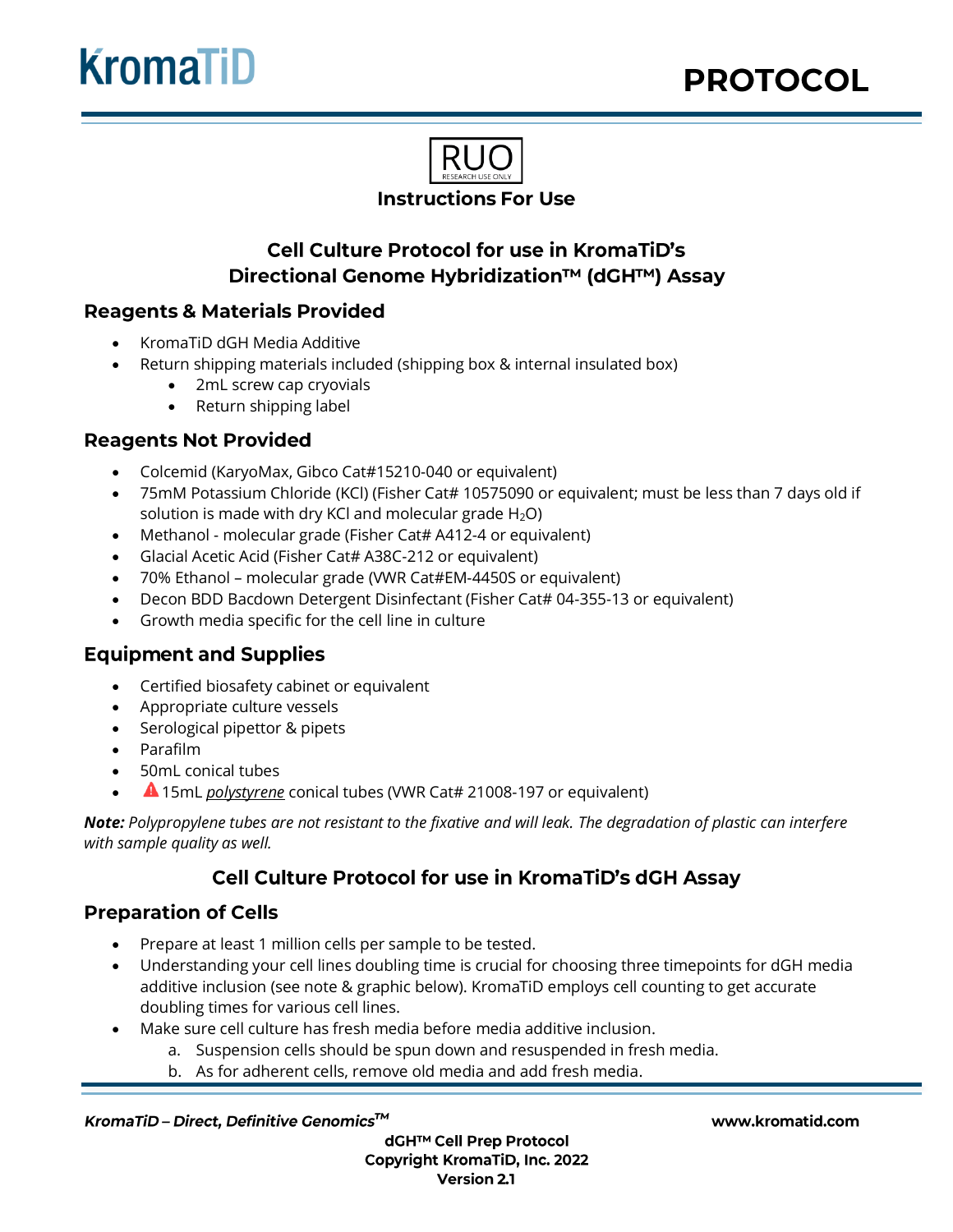## **Handling/ Storage of Media Additive**

- Store the vial of media additive at -20°C upon receiving.
- Media additive can be stored for up to 9 months at -20ºC.
- **A** Once thawed, do not re-freeze.
- Media additive can be stored for up to 30 days at  $4^{\circ}$ C.

## **Example: 24 Hour Cell Doubling Time**



*Note: KromaTiD is happy to review and provide guidance on an experimental plan appropriate for your specific cell culture. It is best practice to bracket the cell doubling time with media additive by having three timepoints per sample. This helps to ensure the capture of sufficient metaphase arrested cells. For example, if the cell cycle time is 24 hours, media additive would be included into three separate flasks at three different time points to have 21-, 24- and 27-hour incubation and a single harvest time point.*

## **Use of Media Additive and Harvest**

*Note: 37ºC pre-warmed 75mM KCl is required for Step 9.*

- 1. Add 1µL of the KromaTiD dGH Media Additive per mL of total culture media.
- 2. Incubate with normal cell culture conditions (temperature, %CO2, and humidity) for specified incubation times, as according to note above.
- 3. Add colcemid at a final concentration of 0.1µg/mL by adding 10µL of colcemid per mL of culture media and incubate for 4 hours.
- 4. At the end of the 4 hour colcemid blocking period, transfer the growth medium to a 15mL polystyrene conical, depending on culture volume.
	- a. Dissociate adherent cells and transfer the cells to a polystyrene conical.
	- b. For suspension cells, transfer the cells to a polystyrene conical.

*Note: If your culture volume is larger than 15mL, then initially transfer to a 50mL conical or other appropriately sized vessel for centrifugation before moving to step 5. Important: before adding fixative ensure the cell pellet has been transferred to a polystyrene conical tube per step 8.*

- 5. Centrifuge the samples at room temperature at 1000rpm for 5 minutes.
- 6. Aspirate the supernatant with care to leave 0.5mL to 1mL of media in the tubes with the cell pellet.
- 7. Thoroughly suspend cell pellets by vigorously flicking the conicals to resuspend the cell pellet.
- 8. Transfer the entire resuspended cell pellet volume to 15mL polystyrene conicals.

KromaTiD-Direct, Definitive Genomics™